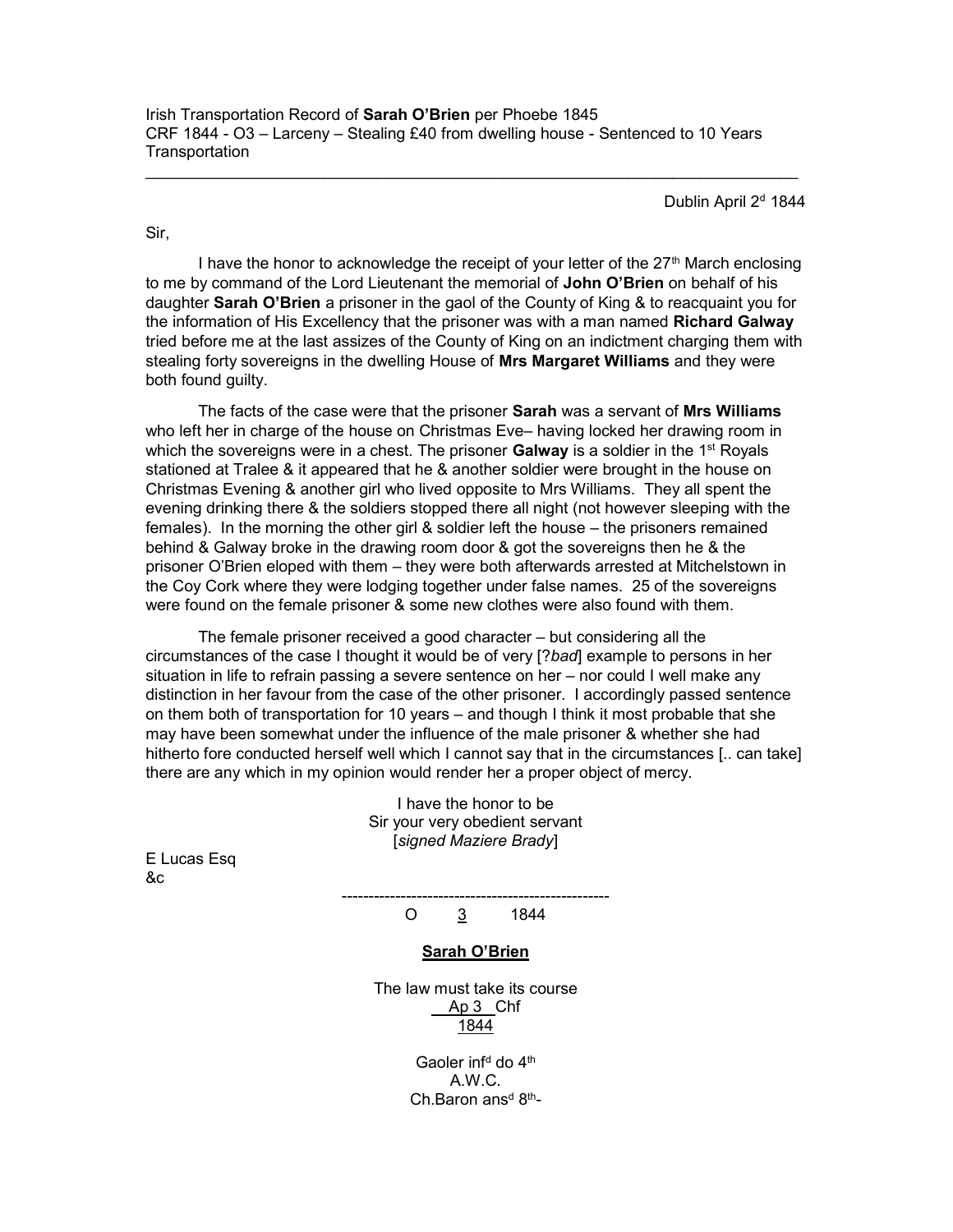Certificate ret<sup>d</sup> 29 Apl Another Memorial annexed 8<sup>th</sup> May/44 Confirmed May 9 Chf 1844 Gaoler inford do 11th AWC

> Another Memorial annexed –  $14<sup>th</sup>$  June A.W.C. Confirmed June 15 Chf 1844 Gaoler infor<sup>d</sup> do AWC

-------------------------------------------------- Stamped CHIEF SECRETARY'S OFFICE faded To his Excellency Earl De Grey – Lord Lieutenant General and General Governor of Ireland

The humble, Petition of John O'Brien late a Private in the  $84<sup>th</sup>$  Regiment and now an out Pensioner of Chelsea Hospital –

Most humanely sheweth,

 That your Petitioner his wife and seven children that is to say Three sons and four Daughters of very Tender years are Dependant upon your Petitioners for yearly pension of one shilling and fourpence per Diem with his own Industry for their support, and that your petitioner placed out or rather put one of his Daughters to service who is now only of the age of about Twenty years namely **Sarah O'Brien** (which is the subject matter of this Petition,) with Mrs Williams of Blennerville a widow Lady who on the 25<sup>th</sup> day of December last went to spend her Christmas & Holidays with some of her friends and left the said Sarah O'Brien in the Keeping and Charge of her House at Blennerville and in her absence a young Man of the name of Galway a private in the  $1<sup>st</sup>$  Royals now quartered in the Tralee Barracks attracted her Notice whom she permitted him to remain in said House for that Night and on the following Morning she together with Galway absconded and went away taking with them the sum of £40 the property of the said Mrs Williams and were in some days afterwards apprehended and brought to trial at the present Spring Assizes of Tralee and found Guilty of felony and upon which Tryal the sum of £25 part of the said sum of £40 was handed over to Mrs Williams and then the said Sarah and Galway were ordered to Ten years Transportation each.

 That your Petitioner was in hopes that by the wages of the said Sarah when added to his Scanty Pension, that he could support the rest of his helpless family but to his utter sorrow it proved the Reverse however your Petitioner begs leave to Refer your Excellency to the subjoined Certificate of the Clergy and Gentlemen & whose Signatures appears subscribed thereto as to the Character of the said Sarah O'Brien and that under all these Circumstances your Excellency may be pleased to take compassion upon her youth and Innocence and that you in your humanity and Benevolence may be pleased to order her sentence to be Mitigated and reduced to confinement for which your Petitioner will ever pray.

19<sup>th</sup> March 1844 **John O'Brien**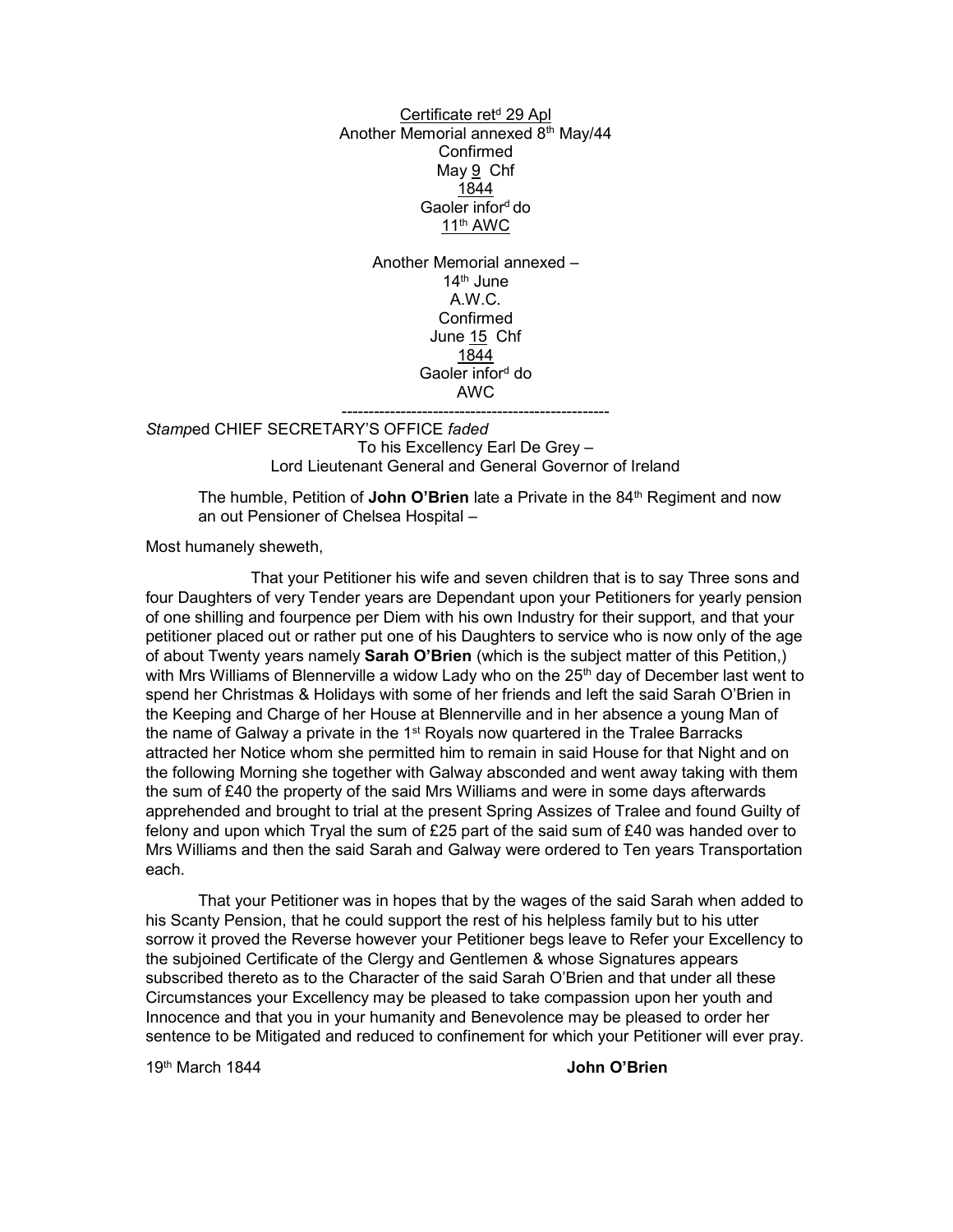We the undersigned Gentlemen and Clergy hereby certify our knowledge of the abovenamed Sarah O'Brien always knew her to be an Innocent honest young woman and never heard her being charged with any Misdemeanour until the present. Given under our hands this 19th day of March 1844.

Signed John Fitzgerald Day Clk BallyMcElligott C.F. Nash J.P. [Rev] Edw Nash Clk [signature indecipherable] Robert Wade Clk Tralee William Blennerhassett J.P.

Mr Connor [crosswise]

--------------------------------------------------

Seal

To

 His Excellency Earl De Grey Lord Lieutenant General and General Governor of Ireland Dublin Castle

Seal TRALEE MR23 1844

------------------------------------------------

 To His Excellency Earl De Grey Lord Lieutenant General and General Governor of Ireland.

The Respectful and Humble Petition of Sarah O'Brien Spinster now a prisoner in the Gaol of Tralee in the County of Kerry.

Most Humbly Sheweth,

 That your Excellency's Petitioner lived in a small village called Blennerville within one Mile of the town of Tralee aforesaid in the month of December last as Servant to one Mrs Williams, that in said Town the depot of her Majesty's first Royal were stationed, with one of whom, a private of the name of **Richard Galway**, your Excellency's poor petitioner got acquainted.

That on the night of the 25<sup>th</sup> December aforesaid your Excellency's petitioners' Mrs being then from home, said Galway came to her, and said he would spend the evening with your Excellency's poor petitioner, to which proposal your Excellency's Poor petitioner agreed & in the course of the evening and refreshing themselves freely he Galway proposed to marry your Excellency's Petitioner to which she consented she being at the same time under the Influence of liquor.

 That after said Marriage being fully agreed and settled on, said Galway said he could not marry her without money, your Excellency's petitioner stated she had no money but a trifle, he answered your Mrs has plenty of it in her drawer, without any more to do he entered the drawing room broke open the sideboard drawer, and took out of it some forty sovereigns the property of her Mrs.

That your Excellency's poor and foolish petitioner [tis true] at the time she being then under the influence of spirits, and being seduced by said Galway did Consent and go off with him under his several and repeated promises & oaths to marry her and remained with her until they were both arrested thinking every day he would marry her which he [declared?],and after they being arrested said Galway being Searched, twenty five of said Sovereigns were found on him and restored to her Mrs.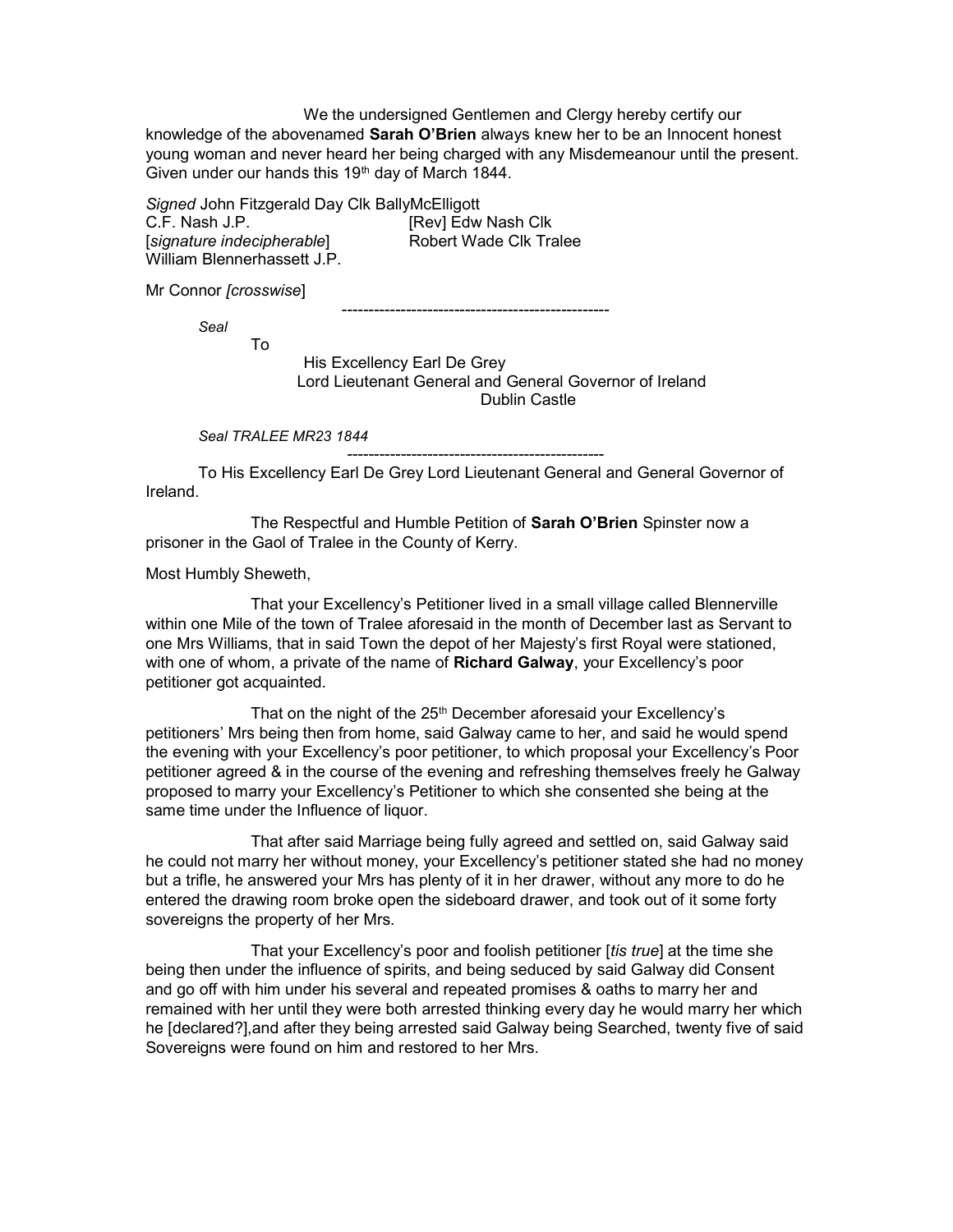That at the last Kerry assizes your poor petitioner's & said Galway's trial came on, both were found Guilty of said offence and Sentenced to be Transported for Ten years.

 That your Excellency's poor petitioner being a foolish young girl, labouring under, labouring under Inferiority and of weak mind yielded to said Galway & aided him in the crime aforesaid, and your Excellency's poor petitioner earnestly implores of your Excellency to take her case into your Excellency's humane and kind consideration she being never before accused of any crime whatever and at present not more than eighteen years of age (as your Excellency will see by the Several and Respectable Gentlemen Magistrates and Clergy of the County of Kerry whose Signatures are hereunto attached certifying same and understand the circumstances of your poor petitioner's case). She hopes your Excellency will remit the sentence of Transportation, and make such other orders as to your Excellency shall seem meet and your Petitioner shall for your Excellency's prosperity and long life ever Pray.

We the undersigned Gentlemen Magistrates & Clerks of the County of Kerry do hereby certify that we know the above named Sarah O'Brien for a long time & that she has never before been charged with any offences and think her a proper object for your Excellency's consideration to Remit the sentence of Transportation now Recorded against her confinement. Given under our hands this 17<sup>th</sup> April 1844.

I have known Sarah O'Brien from her Childhood as her Parish minister & never knew anything to her disadvantage before. She appeared to be not very strong in intellect [2 or 3 words indecipherable] the above recommendation. John Fitzgerald Day Clk BallyMcElligott.

I have known Sarah O'Brien for the last twelve years and never heard anything [about 6 words indecipherable] William Blennerhassett J.P.

I know the above statement of the Rev J.F.Day to be correct. Robert Wade Minister of Tralee

[About 15 lines following are black and illegible]

Mr Connor O 3/ [crosswise]

-------------------------------------------------

I have known John O'Brien pensioner of Her Majesty's 84<sup>th</sup> Regiment and for a number of years, and always considered him a correct person in conduct and desirous to bring up his Family respectably and creditably May 1, 1844 [Signature indecipherable]

-------------------------------------------------

Mr Connor 30 Aug<sup>t</sup> 44[crosswise] The Law must take its course Heytesbury Aug<sup>st</sup> 31<sup>st</sup> 1844 [crosswise]

To His Excellency Baron Hetersberry, Lord Lieutenant General And General Governor of Ireland The very Humble and respectful representation and Petition of John O'Brien, aged 68 years, an old pensioner of Chelsea Hospital at1<sup>s</sup> /4<sup>p</sup>per diem

Most Submissively Sheweth –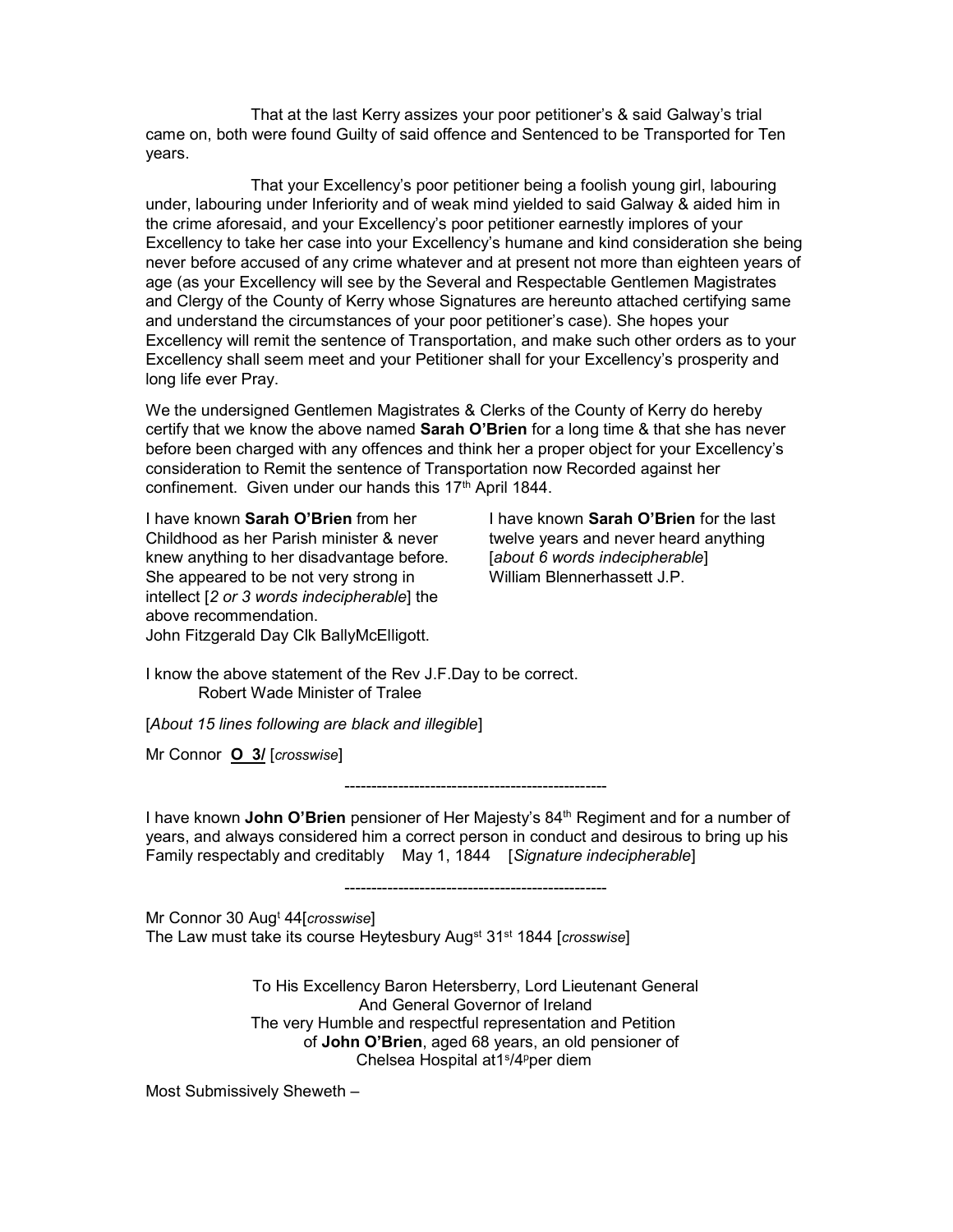That your Excellency's Petitioner has served in the  $84<sup>th</sup>$  Regiment and in other Regiments for 23years and 3 months, from 1794 to the year 1817, in the East Indies and in different parts of the World, and always maintained the character of a dutiful and steady soldier.

 That your Petitioner's ancestors (who as well as Petitioner, have been always loyal Protestants) have invariably devoted their lives, since the year 1689, to the service of their King and Country, either in the military or Naval service.

 That your Excellency's Petitioner having a large family of children, and being just his labour, and having no other means of support than his pension, was obliged to suffer some of his children to seek their own support, in the service of others, and among others, one of his daughters, named **Sarah O'Brien**, aged about 18 years, entered into the service of a Widow Lady, named Williams, residing at Blennerville near Tralee in this County, where, in the absence of her said mistress, who went to spend the Christmas Hollidays with a relative in Tralee (leaving Petitioners said daughter the only inmate in her house) his said daughter was seduced by the artifices of a soldier, named Gallwey of the first Royals, now quartered in Tralee, to admit the said soldier into the House, and finally to abscond with him, his carrying off a sum of money, belonging to her said Mistress, there deposited in the House.

That the said Gallwey and Pet<sup>rs</sup> unfortunate daughter, were subsequently arrested, and tried at the last Spring Assizes held in Tralee, convicted and sentenced to ten years transportation, under which sentence, his unfortunate daughter now remains a prisoner in Tralee jail.

That the said Sarah O'Brien is a poor Girl of naturally weak Intellect, and was seduced to elope with said Gallwey, on a promise of Marriage, he even persuading her that he was a protestant, and going to Church with her, in order to persuade her of his sincerity, tho" , as Pet<sup>r</sup> has since been informed, by his commanding officer, he was always bad and infamous character and consequently of no religious Principles.

 That for the fact of his said daughter's good conduct since her Imprisonment, Petitioner begs leave to refer to the Governor of the County Jail, Mr [? Murphy], and to Mrs Brereton the respectable [2 or3 words faded] of that establishment and as to her simplicity and weakness of intellect it can easily be ascertained .

 Petitioner therefore most humbly supplicates your Excellency to take compassion on the wounded feelings of an aged Parent and faithful old soldier, who has risked his life in various [one word faded] in the service of his King and Country and be mercifully pleased in pity to this poor imbecile Convict, who, if sent to a penal settlement must fall to either destruction and perish miserably, to be graciously pleased to commute her sentence, to imprisonment in

The County Gaol ) of Tralee ) for any term that may be sufficient to answer the ends of rigorous justice so that her utter destruction in time and eternity may if possible be avoided and Petitioner, as in duty bound will ever most humbly pray.

## John O'Brien

BallymacElligott ) Post Town Tralee )  $13<sup>th</sup>$  August 1844 )

 I have known Petitioner & Daughter for more than ten years - & considered him always a religious & moral character & his Daughter an innocent & rather a simpleminded girl. For which reasons I beg to recommend this Petition in his behalf to his Excellency's favourable consideration.

John Fitzgerald Day, Rector of BallyMcElligott